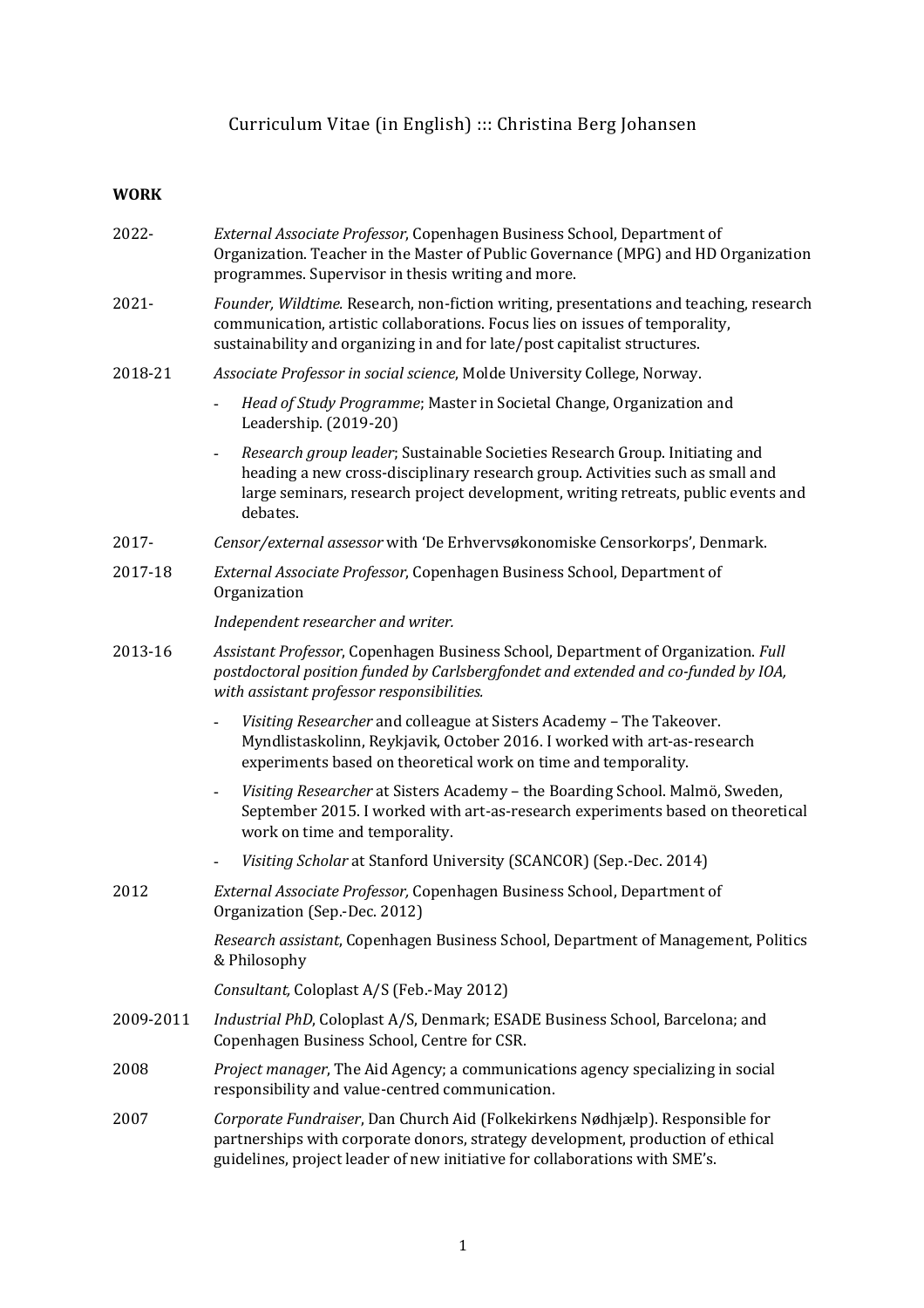- 2003-2006 *Communications Officer* at Kofoeds Skole, a Danish NGO for unemployed and homeless people. Responsible for PR, branding, conferences, annual report, website, members magazine, brochures, books etc. Head of fundraising and involved in strategy development.
- 2002 *Campaign Employee* at Red Cross and volunteering Head of PR at Red Cross Youth

### **EDUCATION**

| 2017      | Assistant Professor Programme in Teaching and Pedagogical Competence, Copenhagen<br><b>Business School</b>                                                                                                                                                                                                                                                                                       |
|-----------|--------------------------------------------------------------------------------------------------------------------------------------------------------------------------------------------------------------------------------------------------------------------------------------------------------------------------------------------------------------------------------------------------|
| 2009-2011 | PhD in Management Sciences, ESADE Business School, Barcelona (conferred<br>15.6.2012)<br>Industrial PhD partners: Coloplast A/S and CBS. Thesis title: "Sustainability-as-<br>practice. A case study of managers' micro-strategic work to integrate sustainability with<br>business practices in a healthcare multinational". Supervisor: Professor Silviya<br>Svejenova, ESADE Business School. |
| 2009-2010 | Master of Research (60 ECTS), ESADE Business School, Barcelona                                                                                                                                                                                                                                                                                                                                   |
| 2007      | Master of Public Administration (MPA), Copenhagen Business School.                                                                                                                                                                                                                                                                                                                               |
| 1999-2002 | M.A. in Film Science, Copenhagen University.                                                                                                                                                                                                                                                                                                                                                     |
| 1995-1999 | B.A. in Film- and media science, minor in anthropology, Copenhagen University.                                                                                                                                                                                                                                                                                                                   |

#### **PRESENTATIONS & WORKSHOPS**

- The stories we tell The role of narratives in reforming strategies. Presentation at SMART conference: Corporate Sustainability Reforms: Securing Market Actors' Contribution to Global Sustainability. Faculty of Law, Oslo University, 24.10.2019. (Co-presenters: Landmark, K. & Berg Johansen)
- Organizing time and value in the Anthropocene: a methodological sketch for utopian explorations. Full paper + presentation for conference track 'Sub-theme 16: Discursive and Material Struggles over the Natural Environment', EGOS conference, Edinburgh, July 2019.
- *A Philosophical Salon on Humans and Nature*. Public seminar organized by our Sustainable Societies Research Group (Molde University College), at Norwegian Research Days, 2019. Own lecture on Time and the Anthropocene, invited lecture by H. Grelland on the Necessity of Care.
- *Deep Time, Deep Value.* Presentation and talk at iKuben Young Think Tank, Norway, 2019
- Far beyond strategy: how organizations can engage with temporalities of non-humans and future *generations*. Conference presentation at SMART Global Symposium: Doing Time: Aligning Business with Sustainability Timescales, University of Oslo, June 2018
- *Time for bioeconomy: organizing, materiality, sustainability, Workshop/papertrack, NEON* conference 2018. (Co-organizers: Berg Johansen, Tryggestad, Kramvig)
- *Rock Bonding. Explorations in how to meet more-than-human life*. Conference paper, NEON conference 2018, Lillehammer, Norway. (Co-authored: Berg Johansen & Schottländer, 2018)
- *DUST – Pilot Episode: Encountering the Hyperobject*. A lecture-performance in collaboration with sound artist Eduardo Abrantes, 5.-10.12.2017. Inter Arts Center, Lund University, Sweden.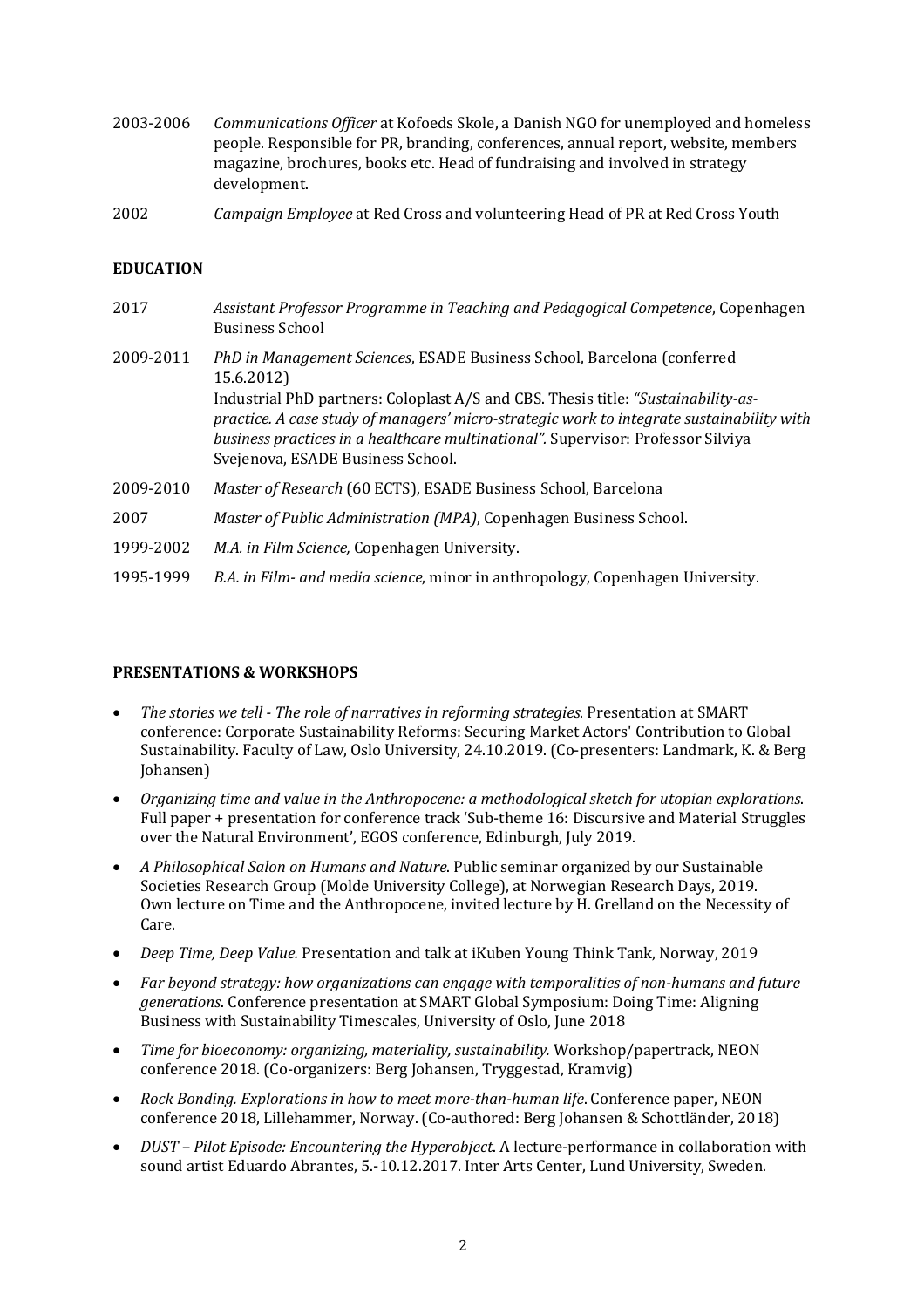- *A temporal explanation of a corporate social responsibility project.* Paper presentation at the NEON conference 2017, Bodø, Norway
- *Intimate engagements with the long future.* Presentation and participation. Future Matters Collective First International CWRDD. Cardiff University, UK, September 2016.
- *'Imagining Responsibility': A Study of CSR in the making in Greenland'.* Paper presentations: (1) Arctic Politics Seminar; the Arctic Politics Research Group, Copenhagen University, May 2016. (2) (revised version) International Conference on Business, Policy and Sustainability, CBS, June 2016. (Co-authored: Berg Johansen & Vallentin, 2016)
- Futures Beyond Strategy: Organizational Agency in the Creation of Future Practices and Visions. Symposium session co-organized with Hernes, T. The Academy of Management Annual Meeting, Vancouver, Canada, 2015. (Presenters: Willmott, H.; Schultz, M.; Wiebe, E.; Wadhwani, D.; Whiteman, G.; Berg Johansen, C; Hernes, T.) Awarded Finalist, Emerald Best International Symposium Award
- *Death, the Long Future, and Standstill*. Presentation on being young in our time at 'The Youth Meeting', Roskilde Festival, 30.6.2015
- *From Mirrors to Makers: research as a lived and living practice.* Methods workshop at Copenhagen Business School, 11 international participants from academia and art across Scandinavia. April 30, 2015. (Co-organizers: Berg Johansen, Helin, Meier)
- The Logics of Rationalized Temporality: How Time Impedes Organizational Agency in Social *Responsibility Activities.* Abstract for The 11th Workshop on New Institutionalism in Organization Theory, 2015. Vienna, Austria.
- *What are Institutional Logics And Where is the Perspective Taking Us?* Paper presented at The Academy of Management Annual Meeting 2015. Vancouver, Canada. (Co-authored: Berg Johansen & Boch Waldorff, 2015):
- *The challenges of CSR and the problems of short term thinking*. Presentation, Soka University Innovative Speaker series. Soka University of America, 2014. California, USA.
- *Hybridizing time conceptions to create sustainable change*. Working Paper and presentation for the Oikos Young Scholars Entrepreneurship Academy 2013, Switzerland.
- *Privileges and Pitfalls of Doing Research IN and WITHIN Organization*. Paper presented at British Academy of Management Conference 2012, Cardiff, United Kingdom. (Co-authored: Moore, R.; Rogers, M.; Jensen, S.H; Berg Johansen, C.; Degnegaard, R.; Flinn, K.; Poulfelt, F.; Nielsen, R.K., 2012)
- *Practices and Perils of Organizational Hybridization: How a Corporate Social Initiative Transformed its Higher Aims to Business Ends.* Conference full paper for EGOS Colloquium 2011, Gothenburg, Sweden. Sub-theme 5; Strategy-as-Practice. (Co-authored: Berg Johansen & Svejenova, 2011.)
- *Project management in the periphery*. Berg Johansen, 2010. Workshop paper for EBEN Annual Conference 2010. Trento, Italy.
- *Business-NGO Partnerships workshop series* (2008). A three-day seminar series with CSR managers from major Danish companies and NGO's. In collaboration with the Danish Business Society and Verner Kristiansen.

#### **TEACHING AND MORE**

#### Molde University College

• *Alternative Organization.* 2,5 ECTS course at master level. Independent 1-week seminar in the Special Issues in Organization course, combining students from two different master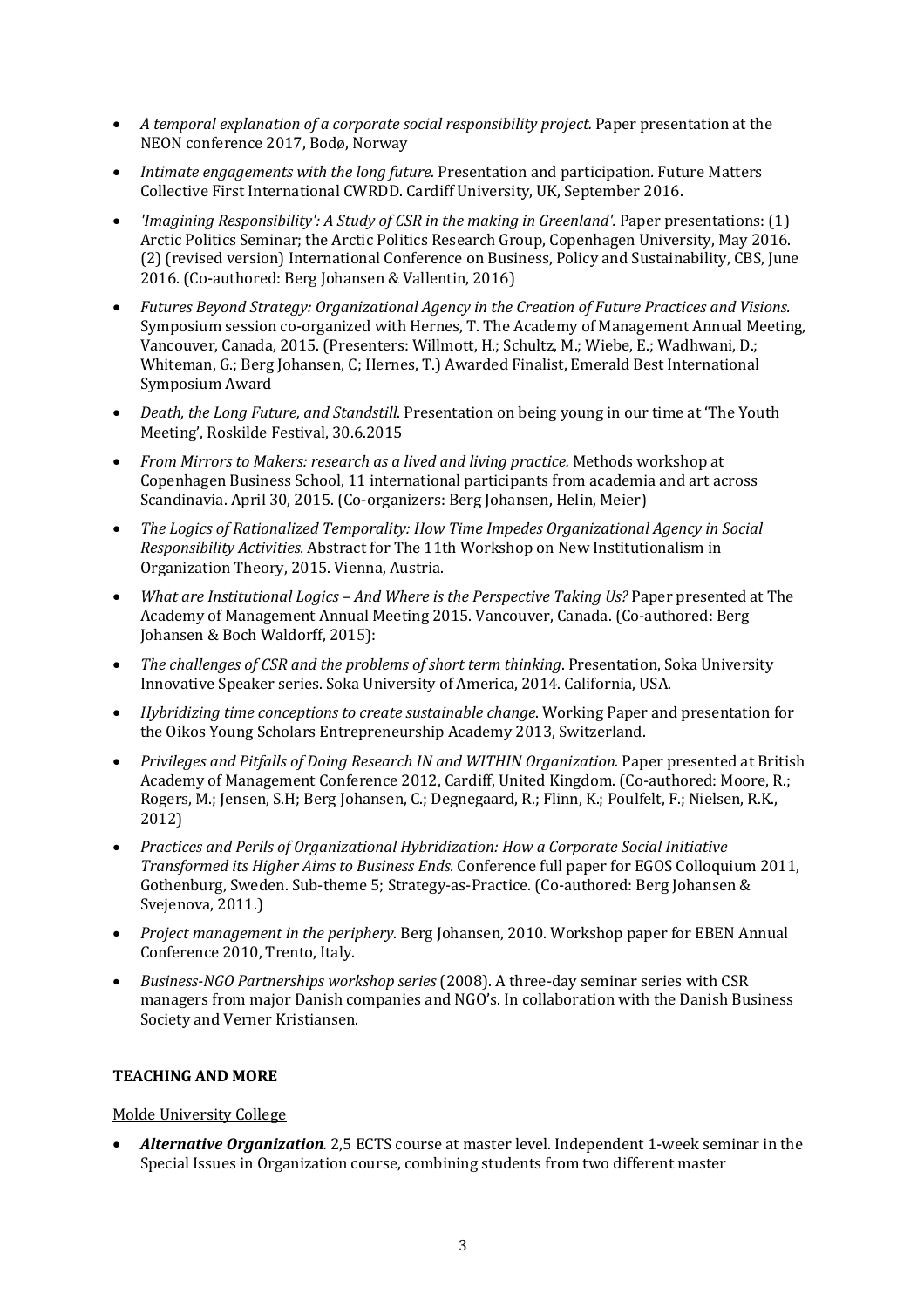programmes. In-depth seminar, essay assignment at the end. Course responsible, teacher and examiner. Teaching language English. November 2021.

- *Head of Study programme; Master in Societal Change, Organization and Leadership (SOL).* Student contact, strategic development, team coordination and course developments. 2019-2020.
- **Globalization and Organizational Change**. 15 ECTS course, 1<sup>st</sup> semester at the Master in Social Change, Organization and Leadership. Development of new curriculum in 2019, complete revision of course in 2020 towards 'risk' as pivotal construct. New teaching methods including a mix of in-class and online (Zoom) attendance, as well as numerous interactive and digital exercises. Course responsible, teacher (+ invitation of guest teachers), examiner. *Examination form: final essay as well as work requirements during the course.*
- **Organizational Knowledge and Learning**. 15ECTS course, 6<sup>th</sup> semester at the Bachelor in Law and Administration. Course responsible, lead teacher and examiner in spring 2019, co-teacher in spring 2020. *Examination form: written, class-based assignment.*
- **Institutional Entrepreneurship.** 2,5 ECTS course at master level. Independent 1-week seminar in the Special Issues in Organization course combining students combining students from two different master programmes. In-depth seminar, essay assignment at the end. Course responsible, teacher and examiner. Teaching language English. November 2018.

#### Copenhagen Business School

- *Examination development.* Design of exam with multiple choice and essay questions for the 600 students attending the 1<sup>st</sup> year course in Organizational Analysis, Bachelor in Business Economy (HA Almen Erhvervsøkonomi).
- *HD* Organization; Dynamics and Dilemmas, 15 ECTS course 2016, 2017 and 2018 under the Graduate Diploma in Business Administration - specialization in Organization and Leadership ('HDO' = HD 2.del i Organisation og Ledelse),  $2<sup>nd</sup>$  semester. Students are working professionals, early career/project management level. Teacher (two-teacher system) and examiner. Smaller class size, 25-35 students.

*Examination: Written home assignment (synopsis) based on project work.* 

- **Methodology** for Graduate Diploma students ('Erhvervsøkonomisk Metode'). 5 ECTS course 2017-18. Students are working professionals, early career/project management level. Teacher and supervisor of one class (25 students).
- *PhD and Master course: "Sustainability, Extractive Industries, Communities and Social Responsibility: Greenland and Beyond"*. Sisimiut, Greenland, October 2017. Developer, facilitator and teacher. Course organized under the UArctic Thematic Network on Arctic Sustainable Resources and Social Responsibility (of which I am part), in collaboration with Prof. Karin Buhmann, CBS, Prof. Paul Bowles, UV of Northern British Columbia, Prof. Ulrik Jørgensen, AAU, and others.
- *HD* Organization; Basic module. 15 ECTS course autumn 2016 and 2017 under the Graduate Diploma in Business Administration – specialization in Organization and Leadership ('HD O' = HD 2.del i Organisation og Ledelse), 1<sup>st</sup> semester. Students are working professionals, early career/project management level. Teacher (two-teacher system). Smaller class size, 25-35 students. *Examination: Written 4-hour examination.*
- **Organizational Analysis**. 15 ECTS course 2017-2018 under the Bachelor in Business Economy (HA Almen Erhvervsøkonomi),  $1<sup>st</sup>$  semester. Lecturer of three large auditorium classes autumn 2017; 80-180 student per class.
- **Organizational Analysis**. 15 ECTS course 2016-2017 under the Bachelor in Business Economy (HA Almen Erhvervsøkonomi),  $2<sup>nd</sup>$  semester. Teacher and supervisor of one class ('hold') in Spring semester 2017; 40 students in group project supervision. *Examination: Oral individual based on written group projects.*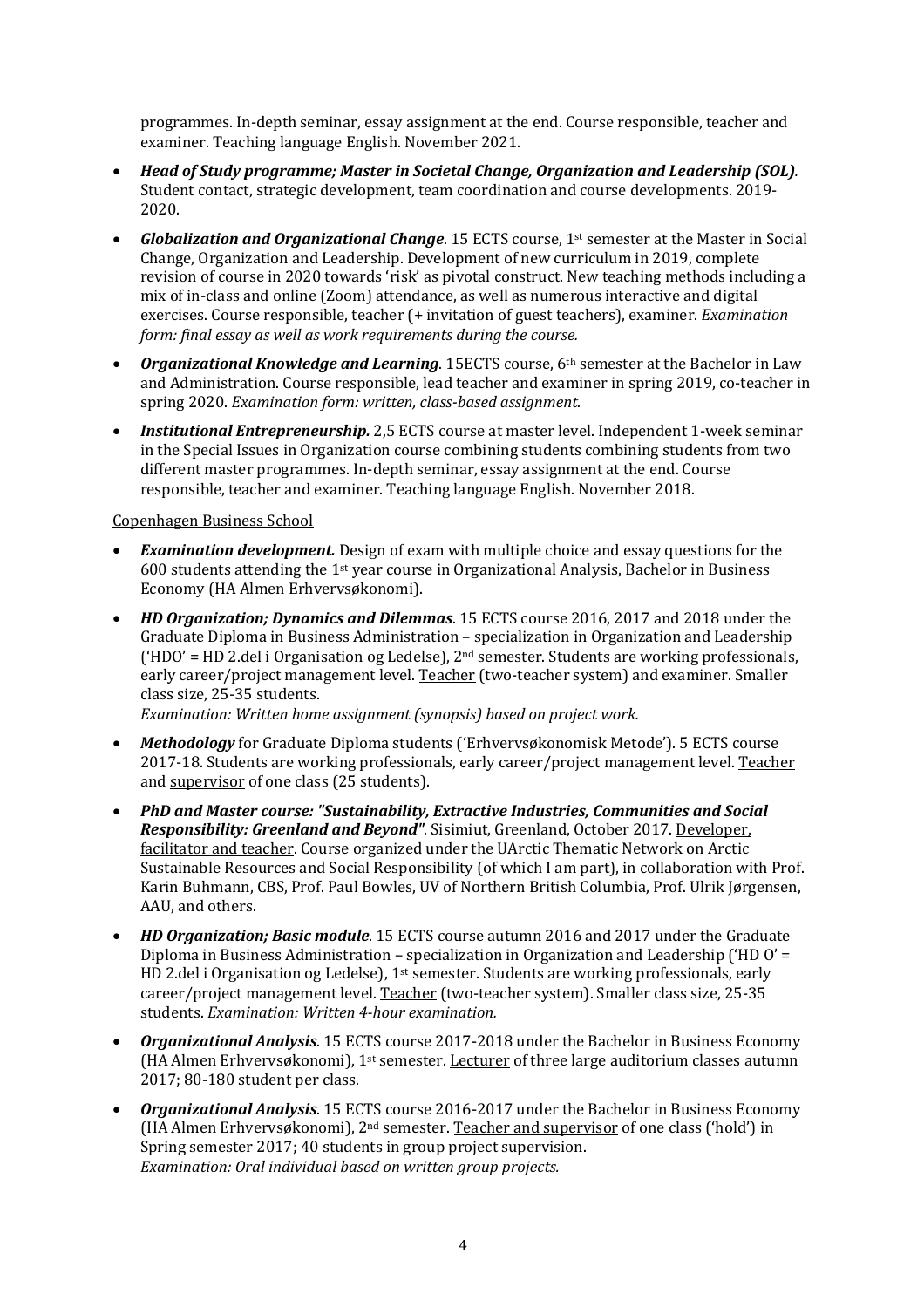- Method and methodology, Single lectures 2014, 2016 under the Graduate Diploma in Business Administration – specialization in Organization and Leadership  $(HDO' = HD 2$ .del i Organisation og Ledelse), 4<sup>th</sup> semester. Teacher. Large class size, 40-60 students.
- *PhD course: Institutional Logics and Conventions in Organizational Analysis.* **3 ECTS, May** 2015. Facilitator, teacher and moderator. Course organized by Prof. Ann Westenholz with the collaboration Susanne Boch Waldorff and myself, revolving around Prof. Roger Friedland and Prof. Laurent Thévenot as key presenters.
- Advanced Strategy: Inside the Black Box of Strategy Making. 3 ECTS elective course 2014 under the Master of Public Governance (Executive Education). Course responsible and teacher. Specific international focus in collaboration with Hertie School of Governance, Berlin. Small class: 8 students.

*Examination: International students – written essays, Danish students – synopsis and oral* examination. Examiner on all assignments and oral exams, with internal censor.

• *Organizations & Society.* 7,5 ECTS course 2014 under the Master in Strategic Organization and Leadership (Cand.Merc. SOL), 2<sup>nd</sup> semester. Co-teacher across 4 sessions. Large class size, 50-70 students in class.

*Examination: Written assignment. Assessments were distributed across several teachers by the course responsible; I assessed 10-15 assignments.*

- Organization Theory. 7,5 ECTS course under the Bachelor in Business Philosophy (HA Fil.), 3rd semester. Teacher of one session on Institutional Theory every semester. 2014, 2015. Smaller class size: 30-40 students. *Examination: Not part of examination team.*
- *Strategic Management and Organizational Development***, 10 ECTS course 2013 under the** Graduate Diploma in Business Administration – specialization in Organization and Leadership ('HDO' = HD 2.del i Organisation og Ledelse),  $3<sup>rd</sup>$  semester specialization: Co-teacher (twoteacher system) and course responsible for a short period. Smaller class size, 25-35 students. *Examination:* Not part of examination team.
- *CSR and Strategy*. 7,5 ECTS course 2013 under the Bachelor in Business Law (HA [ur.], 1<sup>st</sup> semester. Course responsible and teacher. Large class size, 60-80 students in class. *Examination: Written 24-hour assignment (5 pages) based on course literature and an examination auide with auestions to select from.*
- *Organizational Analysis*. 15 ECTS course 2012-2013 under the Bachelor in Business Economy (HA Almen Erhvervsøkonomi),  $1<sup>st</sup>$  and  $2<sup>nd</sup>$  semester. Teacher of two smaller classes ('hold') across the two semesters; 20-30 students per class. *Examination: Oral individual based on written group projects.*

**Supervision and evaluation:** I have supervised and examined numerous master theses and bachelor projects. Furthermore, I have supervised and examined HD-O final projects, and group projects at various master and bachelor courses. I currently take on work as external assessor at other universities and have worked as internal assessor at CBS as well.

# **PUBLICATIONS**

- Berg Johansen, C.: *Organizations of the Anthropocene a utopian exploration*. In review (2022)
- Berg Johansen, C. & Schottländer, N.F.: Rock Bonding. Explorations in how to meet more-thanhuman life in the early Anthropocene. In progress (2022)
- Berg Johansen, C.: 'A temporal explanation of hybridization failure: How time affected institutional *logics in a corporate social responsibility initiative'*. In progress (2021)